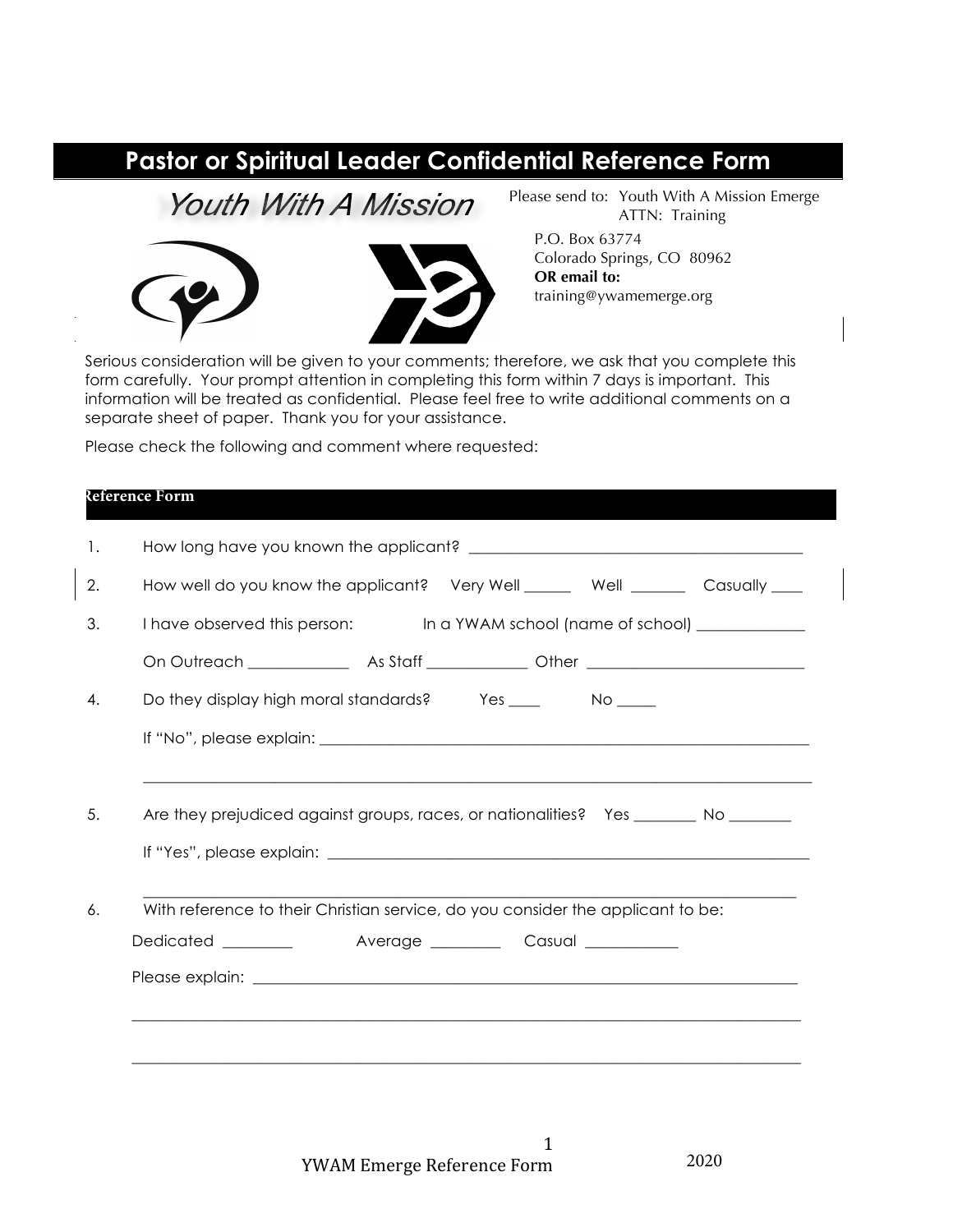| 7.  | Which of the following describes the applicant's Christian experience?                                                                                                                       |
|-----|----------------------------------------------------------------------------------------------------------------------------------------------------------------------------------------------|
|     | Mature __ Contagious __ Genuine & growing __ Over-emotional __ Superficial __                                                                                                                |
|     |                                                                                                                                                                                              |
| 8.  | Overall, what are the applicant's strong points, including special abilities? _________                                                                                                      |
|     |                                                                                                                                                                                              |
| 9.  | To what extent is the applicant active in church work? _________________________                                                                                                             |
|     |                                                                                                                                                                                              |
| 10. | Please comment on the applicant's family background (if known): ________________                                                                                                             |
|     |                                                                                                                                                                                              |
| 11. | In your opinion, what are the applicant's reasons for applying to YWAM?                                                                                                                      |
|     |                                                                                                                                                                                              |
| 12. | To better serve our new applicant, please add other relevant remarks (i.e., drugs,<br>medical, psychological, alcohol, sexual issues, or other areas of their life) we should know<br>about: |
|     |                                                                                                                                                                                              |
|     |                                                                                                                                                                                              |
| 13. | Has the applicant proven on any occasion to be unreliable, dishonest or of questionable<br>character?<br>Yes $\_\_\_\_\_\_\$<br>$No \_\_$                                                    |
|     |                                                                                                                                                                                              |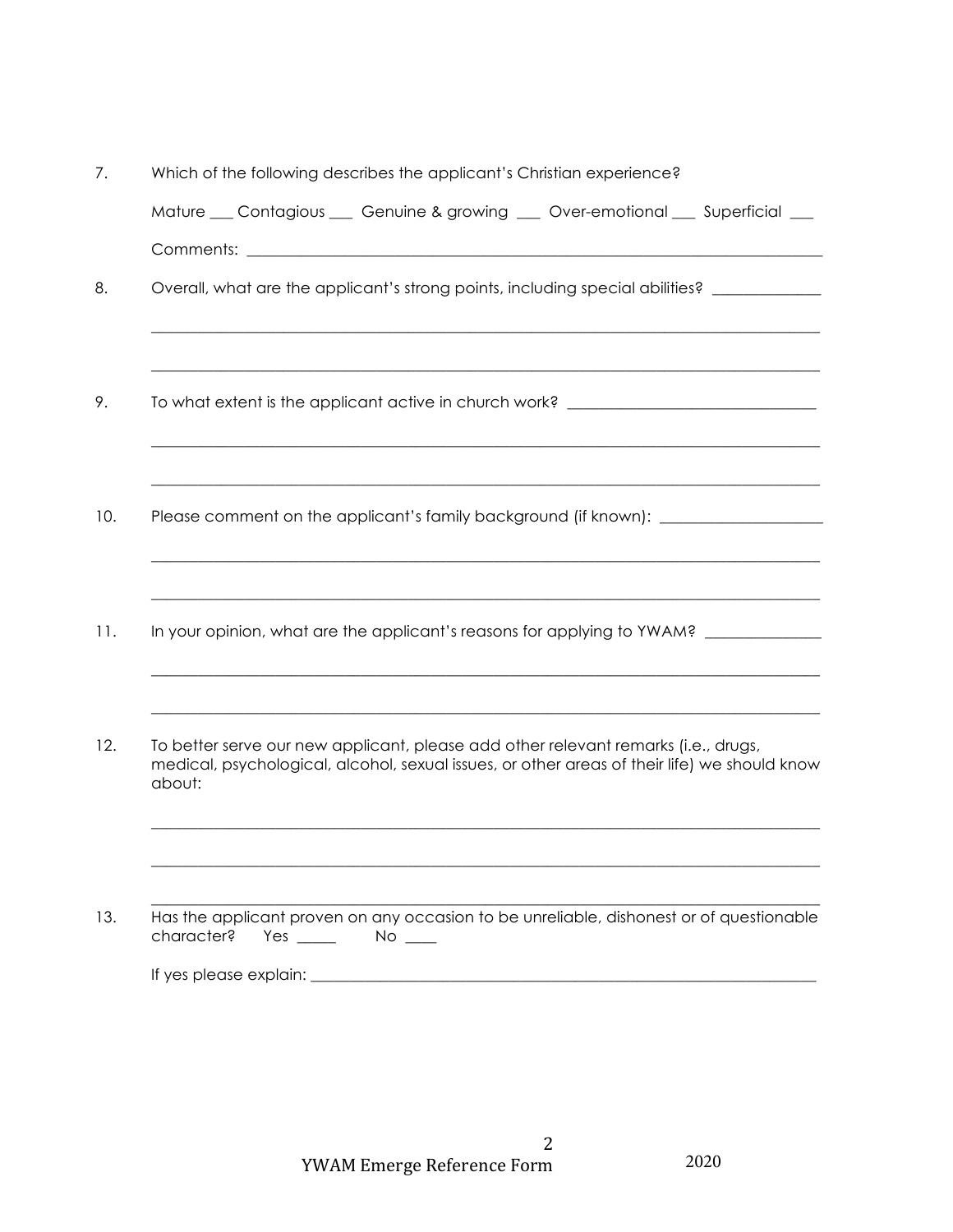| 14. | Would you enjoy having this person work with you? Yes ____<br>$No \_\_$ |
|-----|-------------------------------------------------------------------------|
|     |                                                                         |
|     |                                                                         |
|     |                                                                         |

- $15.$
- Please rate, according to what you have observed, the applicant's effectiveness in the 16. following areas:

|                                            | Superior                                             | Above<br>Average                                                                                                                                                                                                                     | Average | <b>Below</b><br>Average | Inferior |
|--------------------------------------------|------------------------------------------------------|--------------------------------------------------------------------------------------------------------------------------------------------------------------------------------------------------------------------------------------|---------|-------------------------|----------|
| Initiative                                 | <u> 1989 - Andrea Sta</u>                            |                                                                                                                                                                                                                                      |         |                         |          |
| Social adaptability                        |                                                      |                                                                                                                                                                                                                                      |         |                         |          |
| Concern for others                         |                                                      |                                                                                                                                                                                                                                      |         |                         |          |
| Ability to follow                          | <u> 1999 - Jan Jan Jawa</u>                          |                                                                                                                                                                                                                                      |         |                         |          |
| Leadership<br>Judgment/<br>Decision-making | <u> 1989 - Andrea Store Barnett, ameri</u> kansk kon |                                                                                                                                                                                                                                      |         |                         |          |
| <b>Emotional stability</b>                 |                                                      |                                                                                                                                                                                                                                      |         |                         |          |
| Health                                     |                                                      |                                                                                                                                                                                                                                      |         |                         |          |
| Personal Appearance ________               |                                                      | <u> 1986 - Jan Stein Stein Stein Stein Stein Stein Stein Stein Stein Stein Stein Stein Stein Stein Stein Stein Stein Stein Stein Stein Stein Stein Stein Stein Stein Stein Stein Stein Stein Stein Stein Stein Stein Stein Stein</u> |         |                         |          |
| <b>COMMENTS:</b>                           |                                                      |                                                                                                                                                                                                                                      |         |                         |          |
|                                            |                                                      |                                                                                                                                                                                                                                      |         |                         |          |